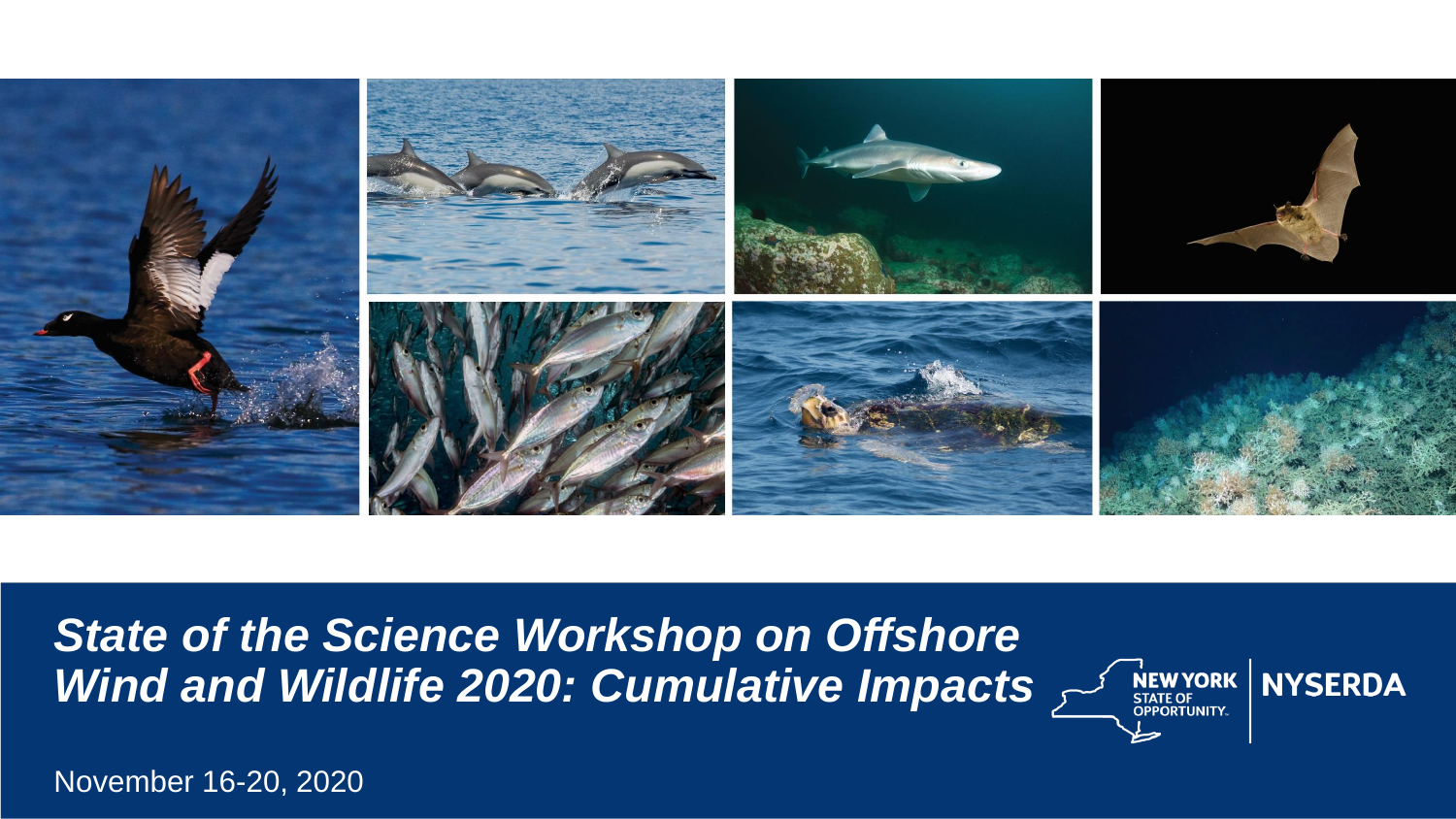# Workshop Goals and Process

#### Understand and avoid cumulative impacts to wildlife

- > Goal 1: Review the state of knowledge
	- Process: Nov 16-20 Plenary presentations and lightning talks
- > Goal 2: Guide future funding and research
	- Winter 2020/2021: Work group meetings
	- May 2021: Culmination webinar
- > Product: Workshop report with list of priority studies (outline of research agenda)

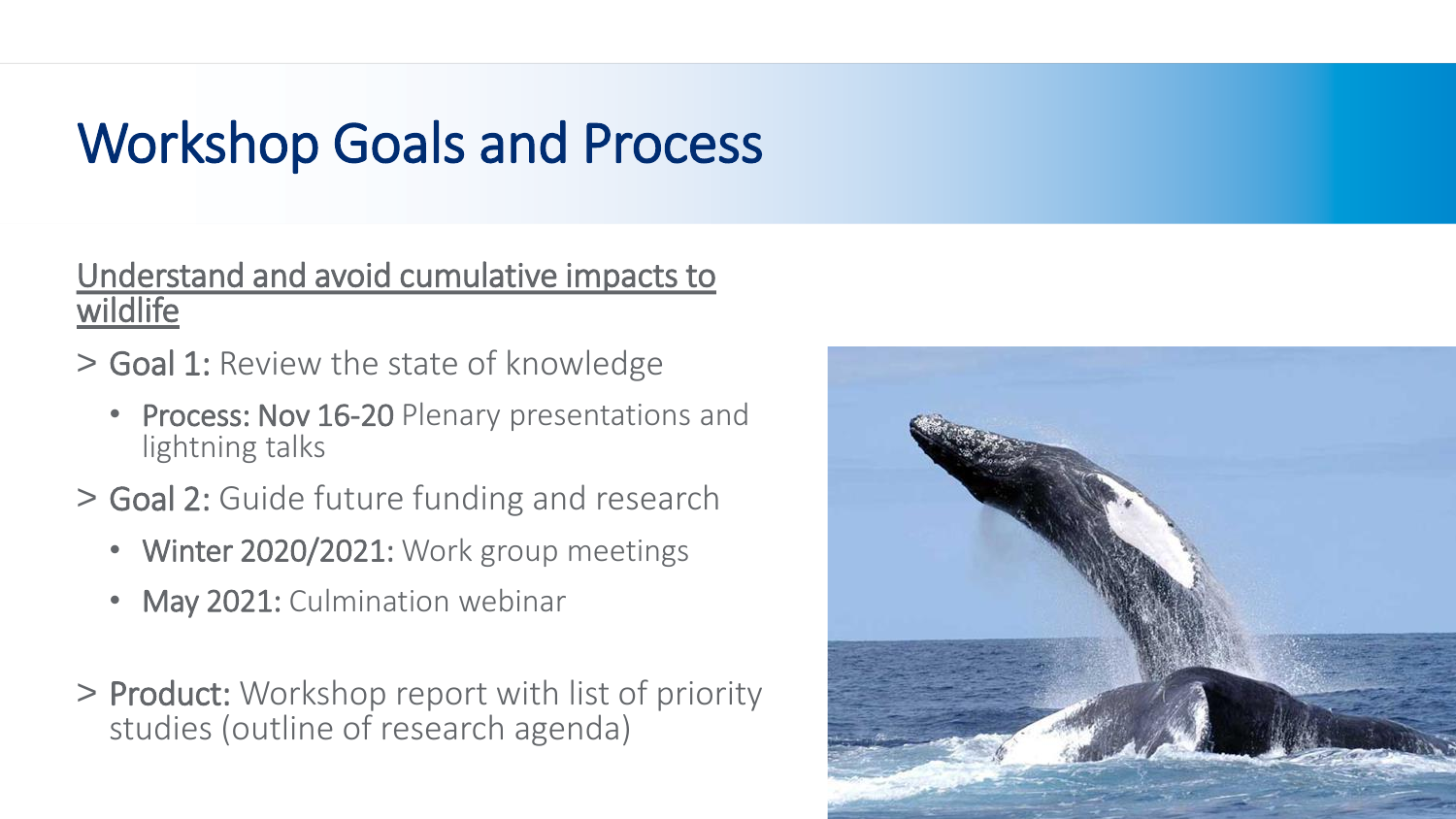## What we mean by cumulative impacts in this context

Biological rather than regulatory

Only those due to offshore wind developments

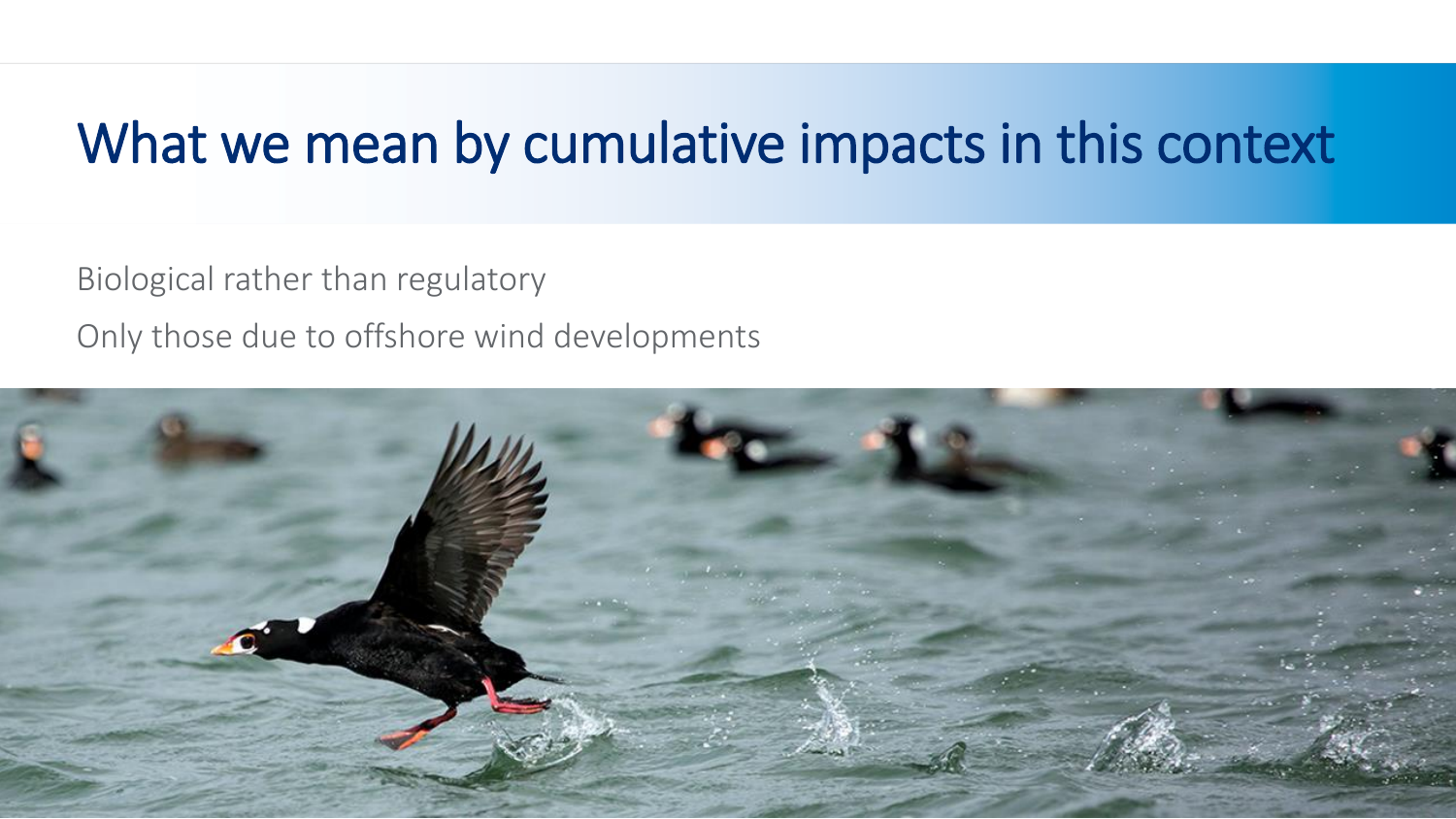## Goal for Work Groups

- > Develop a research agenda of key studies that could be conducted in the next 3-5 years to improve our understanding of cumulative biological impacts as the offshore wind industry develops in the eastern United States
- > The main product is a research plan outline that includes brief descriptions from each work group of:
	- Priority research studies that could be initiated in the short term to improve our understanding of cumulative biological impacts; these could focus on a range of geographic or temporal scales and types of stressors and receptors
	- Other priority efforts that could be initiated in the short term to improve our understanding of cumulative impacts, such as research coordination, data sharing, or technology development
	- Longer-term priorities (e.g., information or methodological/technological gaps that may not be addressable in the next 5 years)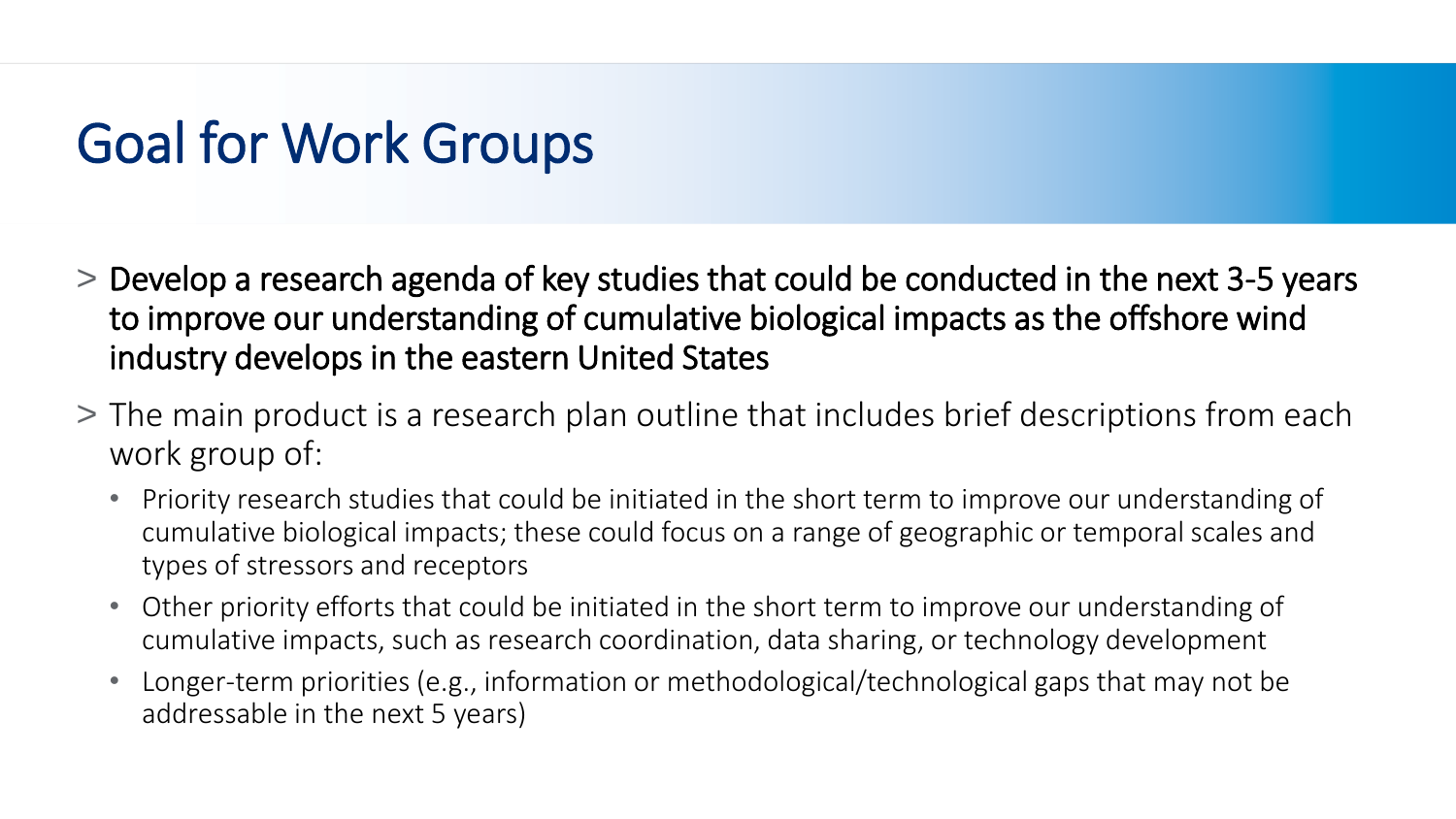# Work Group Leads

## > Benthos

Technical Lead: Steven Degraer, Royal Belgian Institute of Natural Sciences Logistical Lead: Carl LoBue, The Nature Conservancy

## > Fishes and mobile invertebrates

Technical Lead: Arthur Popper, University of Maryland Logistical Lead: Lyndie Hice-Dunton, Responsible Offshore Science Alliance

## > Birds

Technical Lead: Aonghais Cook, British Trust for Ornithology Logistical Lead: Jillian Liner, Audubon New York

## > Bats

Technical Lead: Cris Hein, NREL Logistical Lead: Louis Brzuzy, Shell New Energies

## > Marine mammals

Technical Lead: Brandon Southall, Southall Environmental Associates, Inc Logistical Lead: Laura Morse, Ørsted

## >Sea turtles

Technical Lead: Gregg Gitschlag, National Oceanic and Atmospheric Administration Logistical Lead: Ruth Perry, Shell

## > Environmental change

Technical Lead: Jeff Carpenter, Helmholtz-Zentrum Geesthacht

Logistical Lead: Sherryll Huber Jones, New York State Department of Environmental Conservation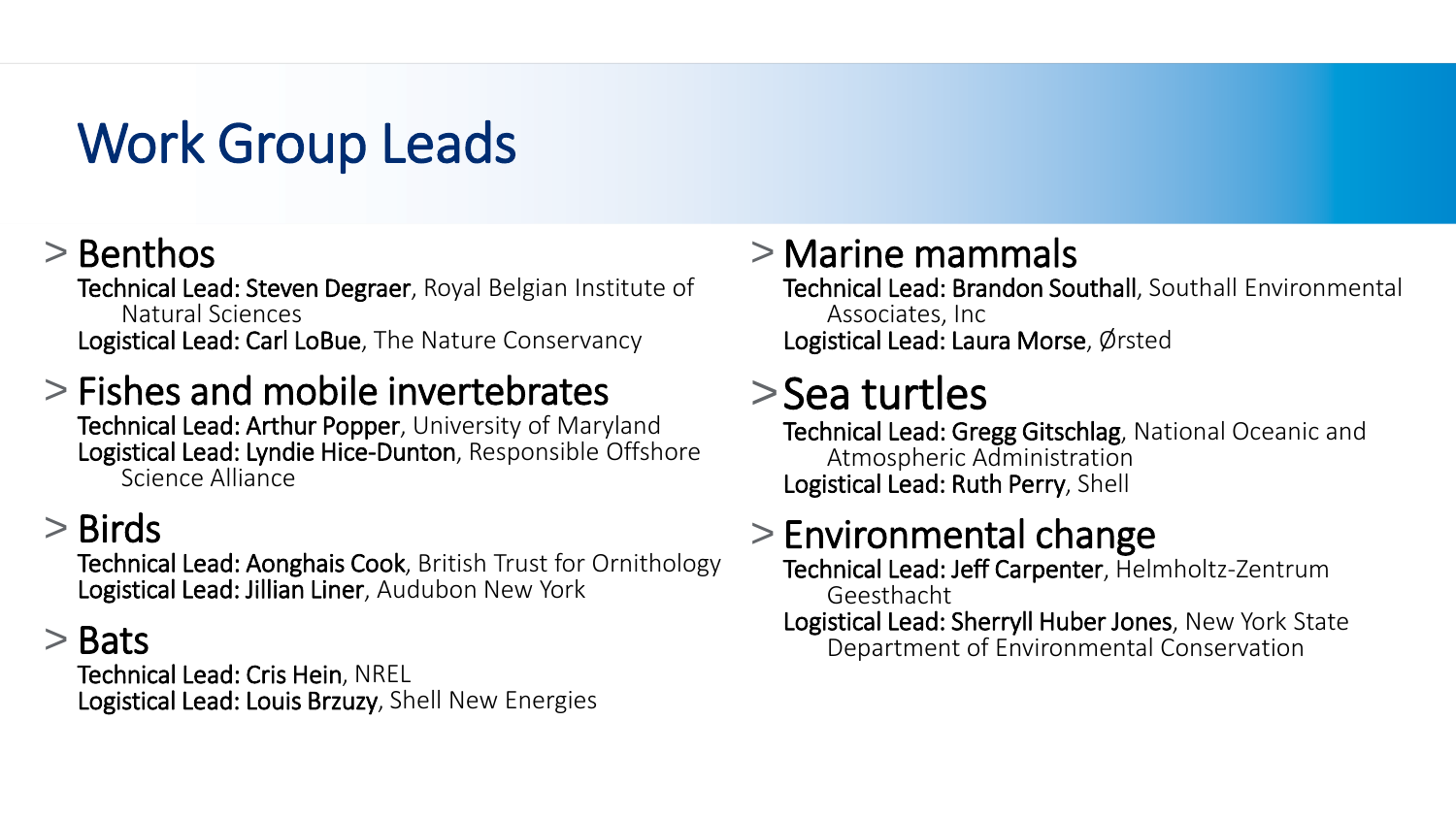# Work Group Membership

- > A technical expert will lead each work group's efforts, with support from a logistical lead and workshop staff
- > Workshop participants will be sent an online survey on November 20<sup>th</sup> asking them to self-select into work groups for winter meetings
	- Link: <https://www.surveymonkey.com/r/BBYQ8HZ>
	- Please respond by Monday, Nov. 30
- > Group membership may be adjusted to ensure a reasonable group size for discussions based on level of interest and input from technical leads for each work group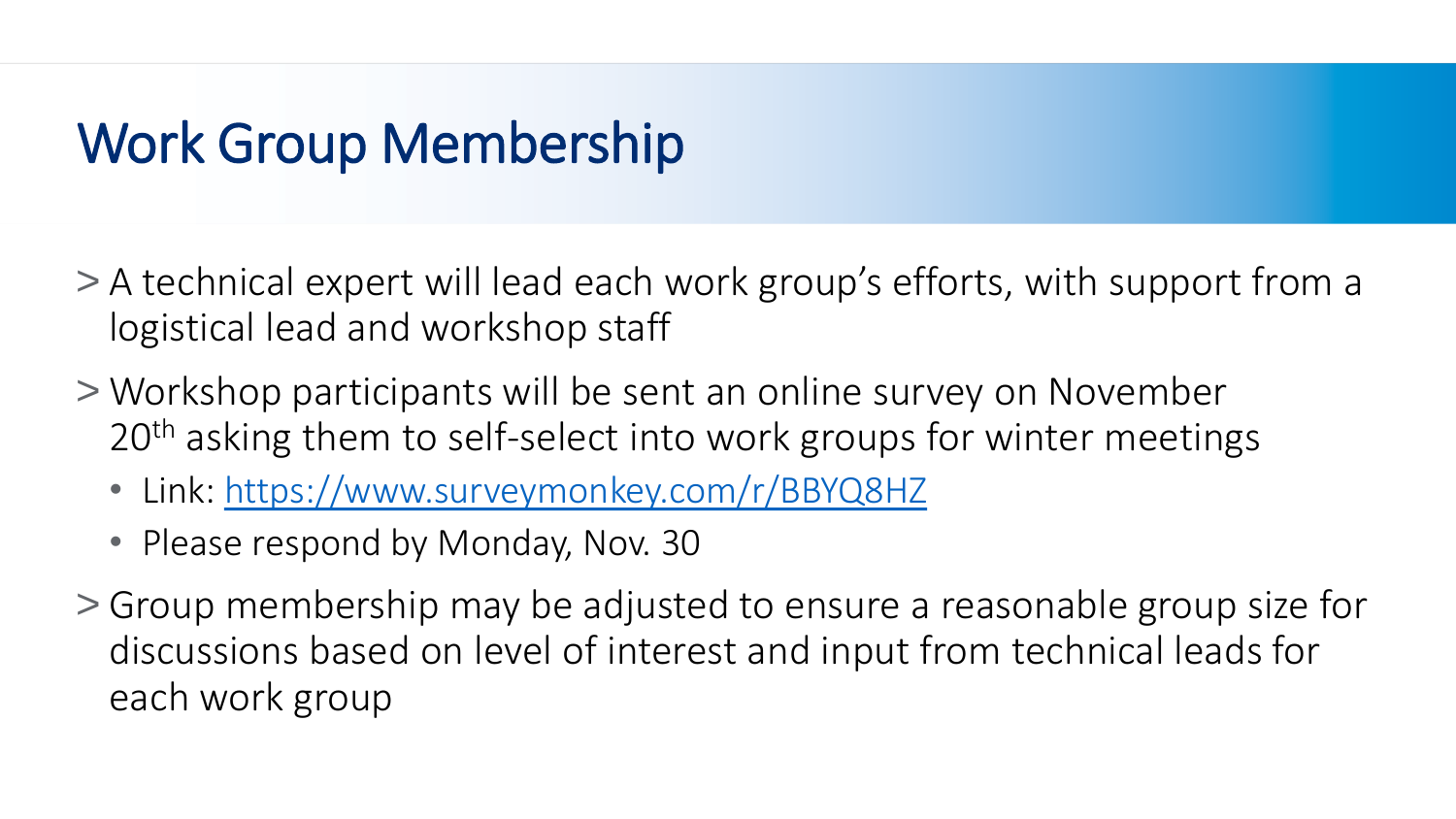# Work Group Timeline

> November 2020: form work groups based on survey responses

### > December 2020 – January 2021

- *First Work Group virtual meetings -* Work group leaders review pre-existing data and efforts to identify priorities or conduct research; group members work together to identify key gaps and research/coordination needs to improve our understanding of cumulative impacts
- Group leads develop draft research and coordination priorities

### > January – March 2021

- *Second Work Group virtual meetings -* Work group leaders present draft research and coordination priorities to their group for input
- Group leads refine research and coordination priorities based on group input

### $>$   $^{\sim}$ May 2021

• *Culmination Webinar* - Work group leaders report back their final list of key studies to the full group of all workshop attendees, followed by cross-group synthesis and discussion

### > Summer 2021: finalize workshop report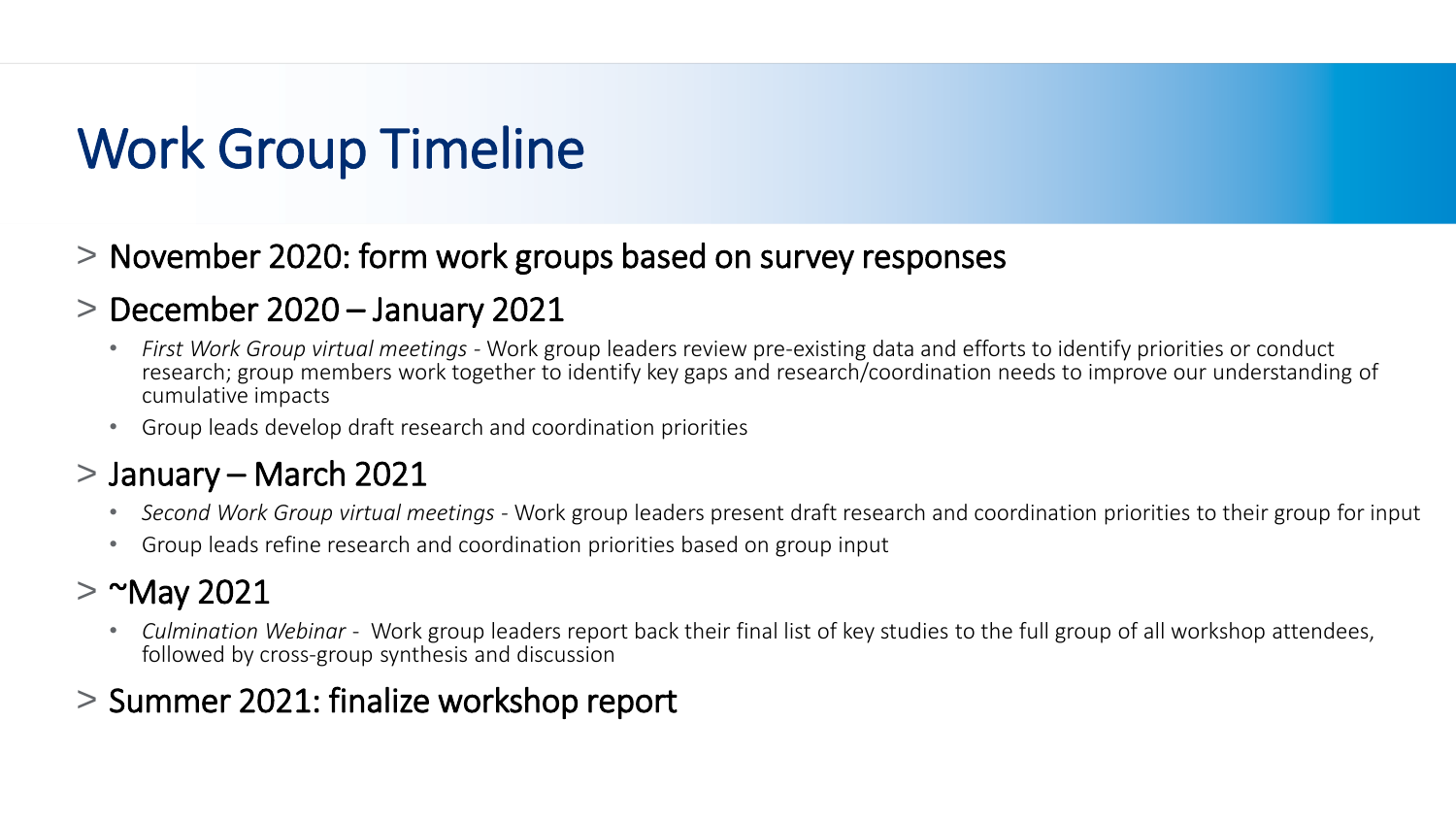# Goal for Today's Breakout Group Discussions: help scope topics for discussion at winter meetings

- >Introduce technical and logistical leads
- >Discuss group goals and scope
- >Get input on existing research, prioritization, and synthesis efforts that the work group should build from
- >If there is time and interest: Discuss work group logistics
- >If there is time and interest: start discussions on possible research/coordination priorities